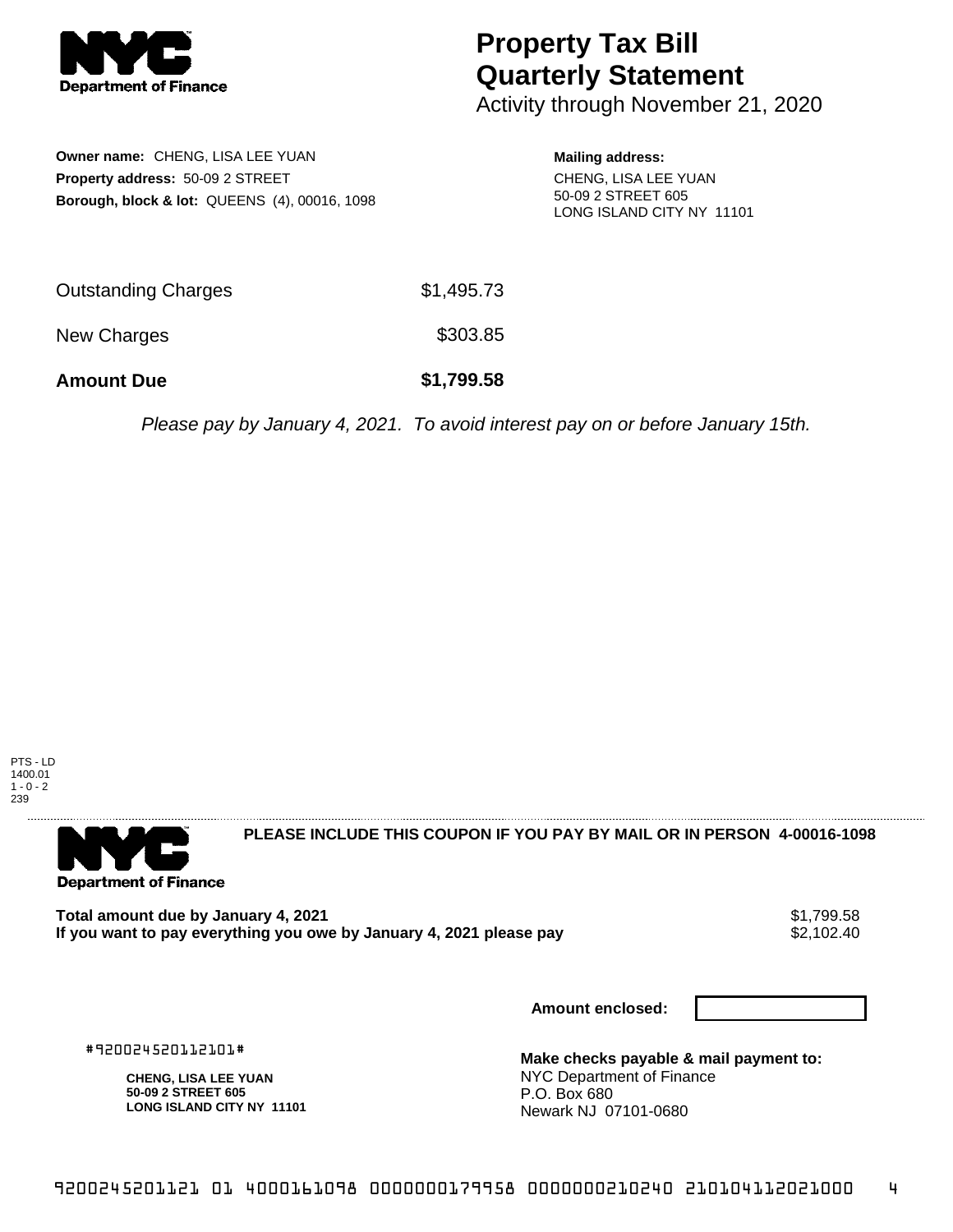

| <b>Billing Summary</b>                                                     | <b>Activity Date Due Date</b>           | Amount       |
|----------------------------------------------------------------------------|-----------------------------------------|--------------|
| Outstanding charges including interest and payments                        |                                         | \$1,495.73   |
| <b>Finance-Property Tax</b>                                                | 01/01/2021                              | \$314.23     |
| <b>Adopted Tax Rate</b>                                                    |                                         | $$-10.38$    |
| <b>Total amount due</b>                                                    |                                         | \$1,799.58   |
| <b>Tax Year Charges Remaining</b>                                          | <b>Activity Date</b><br><b>Due Date</b> | Amount       |
| Finance-Property Tax                                                       | 04/01/2021                              | \$314.23     |
| <b>Adopted Tax Rate</b>                                                    |                                         | $$-10.38$    |
| Total tax year charges remaining                                           |                                         | \$303.85     |
| If you want to pay everything you owe by January 4, 2021 please pay        |                                         | \$2,102.40   |
| If you pay everything you owe by January 4, 2021, you would save:          |                                         | \$1.03       |
| How We Calculated Your Property Tax For July 1, 2020 Through June 30, 2021 |                                         |              |
|                                                                            | Overall                                 |              |
| Tax class 2 - Residential More Than 10 Units                               | <b>Tax Rate</b>                         |              |
| Original tax rate billed                                                   | 12.4730%                                |              |
| New Tax rate                                                               | 12.2670%                                |              |
| <b>Estimated Market Value \$91,466</b>                                     |                                         |              |
|                                                                            |                                         | <b>Taxes</b> |
| <b>Billable Assessed Value</b>                                             | \$38,033                                |              |
| 421a                                                                       | $-27,956.00$                            |              |
| <b>Taxable Value</b>                                                       | \$10,077 x 12.2670%                     |              |
| <b>Tax Before Abatements and STAR</b>                                      | \$1,236.16                              | \$1,236.16   |
| Annual property tax                                                        |                                         | \$1,236.16   |
| Original property tax billed in June 2020                                  |                                         | \$1,256.92   |
| <b>Change In Property Tax Bill Based On New Tax Rate</b>                   |                                         | $$-20.76$    |

**NEW LAW:** To learn about Local Law 147, which requires residential buildings with three or more units to create a policy on smoking and share it with current and prospective tenants, visit www.nyc.gov/health/tobaccocontrol.

## **Home banking payment instructions:**

- 1. **Log** into your bank or online bill pay website.
- 2. **Add** the new payee: NYC DOF Property Tax. Enter your account number, which is your boro, block and lot, as it appears here: 4-00016-1098 . You may also need to enter the address for the Department of Finance. The address is P.O. Box 680, Newark NJ 07101-0680.
- 3. **Schedule** your online payment using your checking or savings account.

## **Did Your Mailing Address Change?**

If so, please visit us at **nyc.gov/changemailingaddress** or call **311.**

When you provide a check as payment, you authorize us either to use information from your check to make a one-time electronic fund transfer from your account or to process the payment as a check transaction.